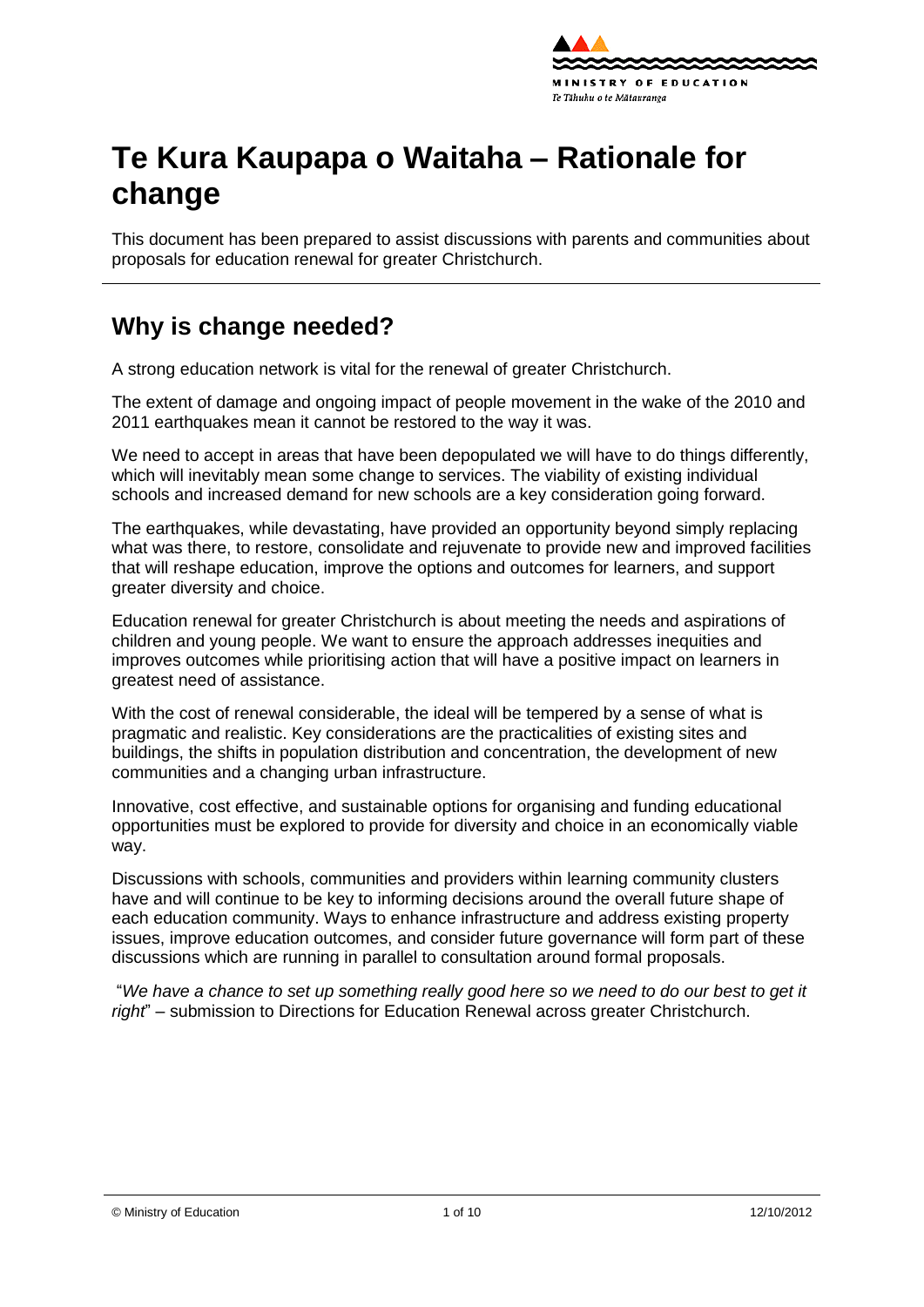# **Why is it proposed my kura merge?**

People movement and land and or building damage as a result of the earthquakes are the catalysts for change across the network across greater Christchurch.

Many school buildings suffered significant damage, school sites have been compromised and there were 4,311 fewer student enrolments across greater Christchurch at July 2012 compared to July 2010<sup>1</sup>. (This includes international fee paying students.)

The aggregate roll for the two kura fell by over 50 learners between July 2010 and July 2012. Both kura have low utilisation rates.

The proposal to merge the two kura reflects these low rolls and low utilisation rates, as well as the high remediation costs for one of the sites. Merging the kura and relocating to one site will enable better use of land and funding.

Because both kura are located in close proximity to each other in the south of Christchurch, access to this provision is restricted. As part of the planning for renewal, the Ministry wants to work with the community to explore other options for enhancing Māori medium provision across greater Christchurch. This includes the possibility of establishing additional kura, as well as reviewing bilingual and immersion provision to ensure it is high-quality and easily accessible.

### **Land**

Surrounding land is a combination of CERA technical category 2 (TC2) and technical category 3 (TC3).

Preliminary assessments suggest geotechnical considerations are likely to be a factor when undertaking development at this site. Significant foundation engineering is likely to be required.

### **Buildings**

The buildings on the TKKM o Waitaha site have suffered some degree of earthquake damage. This covers a wide spectrum from minor cracking to ceiling and wall finishes to re levelling building floors.

At present no buildings have been identified as potentially requiring structural strengthening.

Detailed Engineering Evaluations (DEE"s) are yet to commence but are scheduled to be complete by mid 2013; these reports will confirm the exact scale of any structural strengthening, if required.

No weather tightness issues were identified during the national survey and subsequent inspections.

1

 $1$  This figure includes international fee-paying students.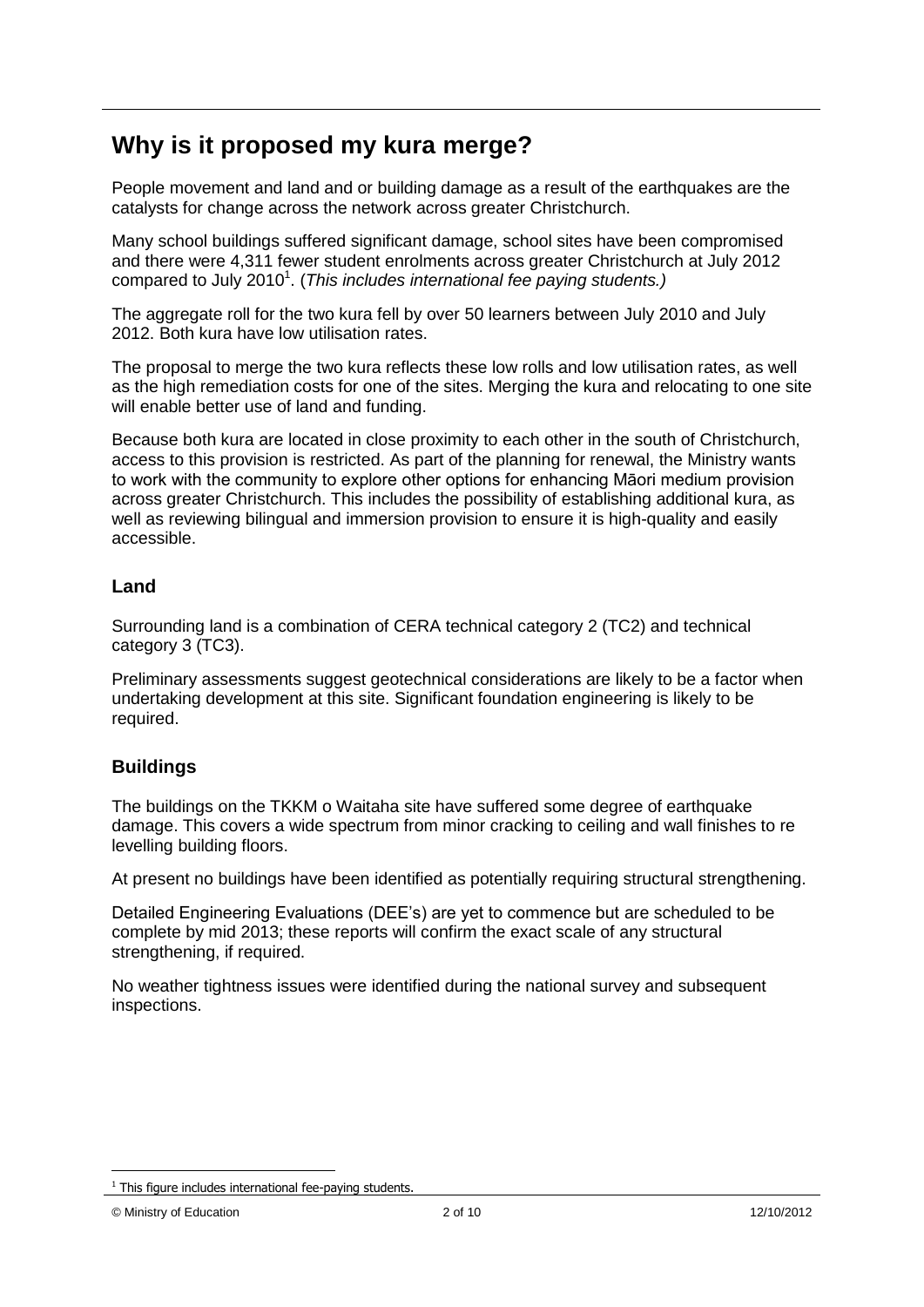### **Indicative Ten Year Property Costs\***

| Indicative Ten Year Property Costs for TKKM o Waitaha                                                                                      | \$0.3 million |
|--------------------------------------------------------------------------------------------------------------------------------------------|---------------|
| Note: This figure may vary from amounts previously presented and may be<br>subject to change when more detailed assessments are completed. |               |

The above costs are predominately works associated with condition assessment remediation works

*\*These preliminary cost estimates are based upon information, data and research carried out by external parties. They are dependent on the information and assumptions included. While these results may vary as further information and/or assumptions are modified, these preliminary estimates will continue to provide the initial basis for costs of these projects.*

#### *Cost estimate information*

**For condition assessment** – a physical site inspection was undertaken of every building to evaluate the anticipated maintenance requirements at each school for the next 10 years.

**For assessing earthquake damage** – the recording and quantifying of earthquake damage and indicative repair costs from all events was undertaken. These reports were reviewed by professional loss adjustors and are being used to support the Ministry"s insurance claim.

**For assessing structural strengthening** – Information gathered via a national desktop study and during site visits by project managers and engineers has informed indicative assessments around strengthening which have been, or are being confirmed through the Detailed Engineering Evaluation (DEE) process. All follow up site specific invasive investigations are being carried out by qualified engineers who interpret the findings and recommend further testing as appropriate.

**For assessing weather tightness** – cost estimates were developed as part of a national survey of school buildings. Further detailed assessments were carried out on buildings identified through this exercise.

#### **People**

While the roll for TKKM o Te Whanau Tahi has remained relatively stable, the roll for TKKM o Waitaha has fallen in July 2012 compared to July 2010.

The aggregated July 2012 rolls for both kura have decreased by over 50 learners since July 2010.

| <b>School Name</b>    | Type                  | <b>Authority</b> | 2008 | 2010 | 2012 |
|-----------------------|-----------------------|------------------|------|------|------|
| TKKM o Te Whanau Tahi | Composite (Year 1-15) | State            | 74   | 79   | 72   |
| TKKM o Waitaha        | Composite (Year 1-15) | State            | 110  | 129  | 81   |
| <b>Total</b>          |                       |                  | 184  | 208  | 153  |

*Rolls of schools in the cluster: Total July rolls 2008, 2010, 2012<sup>2</sup>*

1

 $2$  July School Rolls are total July rolls, excluding international fee paying students.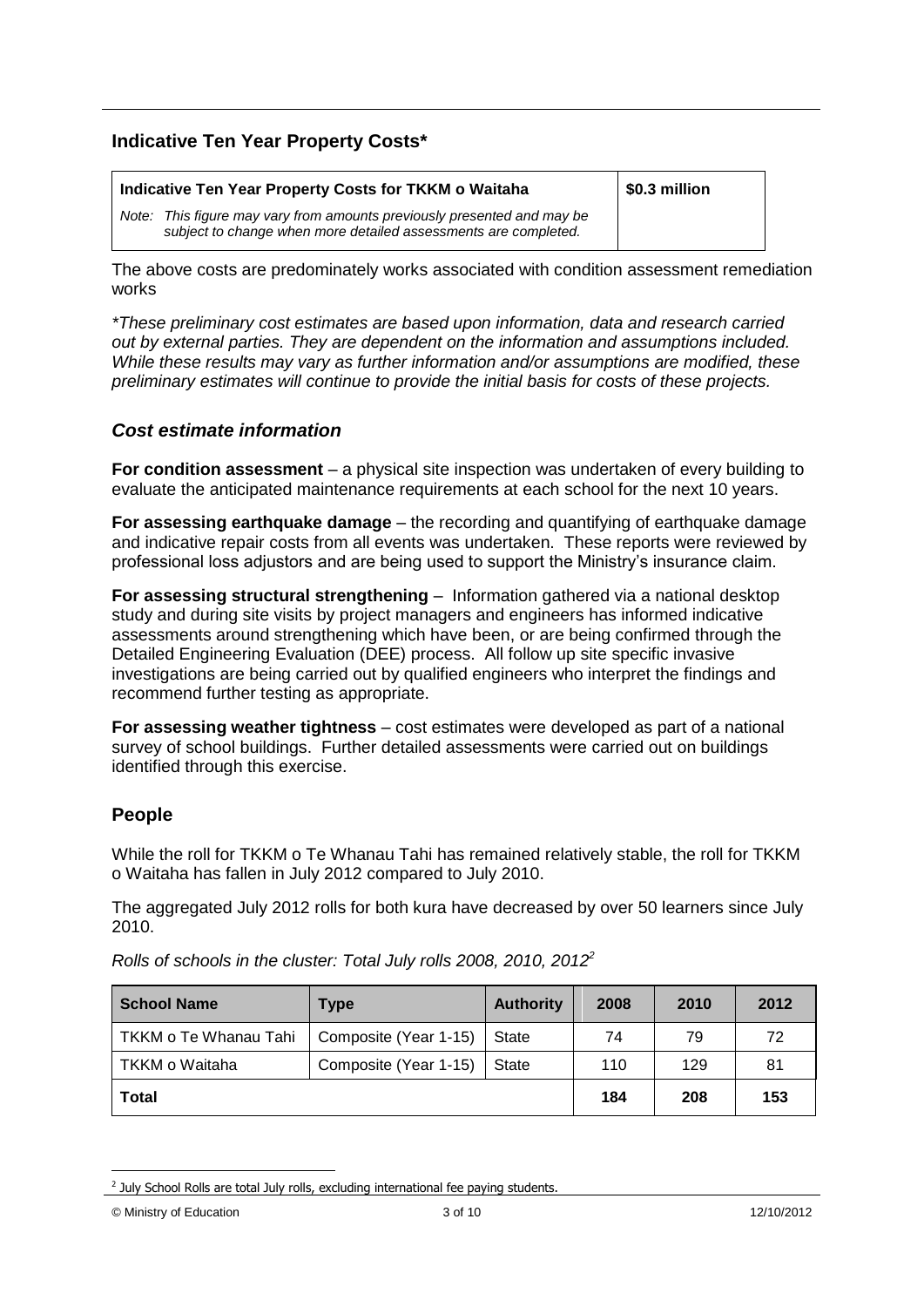#### **Other providers of Māori Medium Education**

| <b>Name</b>                            | <b>Type of Māori</b><br><b>Medium</b><br><b>Education School</b> | Total<br><b>Students</b><br>in MME | <b>Total</b><br><b>School</b><br><b>Roll</b><br><b>March</b><br>2012 | <b>School Type</b>    |  |
|----------------------------------------|------------------------------------------------------------------|------------------------------------|----------------------------------------------------------------------|-----------------------|--|
| <b>Halswell Residential</b><br>College | <b>Bilingual Classes</b>                                         | 8<br>32                            |                                                                      | Special School        |  |
| TKKM o Te Whanau<br>Tahi               | <b>Immersion School</b>                                          | 73                                 | 73                                                                   | Composite (Year 1-15) |  |
| <b>Branston Intermediate</b>           | <b>Bilingual Classes</b>                                         | 17                                 | 169                                                                  | Intermediate          |  |
| Freeville School                       | <b>Bilingual Classes</b>                                         | 18                                 | 284                                                                  | <b>Full Primary</b>   |  |
| Hornby Primary School                  | <b>Bilingual Classes</b>                                         | 33                                 | 130                                                                  | Contributing          |  |
| Manning Intermediate                   | <b>Bilingual Classes</b>                                         | 24                                 | 154                                                                  | Intermediate          |  |
| Rowley Avenue School                   | <b>Bilingual Classes</b>                                         | 24                                 | 102                                                                  | Contributing          |  |
| Shirley Intermediate                   | <b>Immersion Classes</b>                                         | 20                                 | 222                                                                  | Intermediate          |  |
| St Albans School                       | <b>Immersion Classes</b>                                         | 30                                 | 454                                                                  | Contributing          |  |
| Tuahiwi School                         | <b>Bilingual School</b>                                          | 127                                | 127                                                                  | <b>Full Primary</b>   |  |
| <b>Woolston School</b>                 | Immersion &<br><b>Bilingual Classes</b>                          | 42<br>220                          |                                                                      | <b>Full Primary</b>   |  |
| TKKM o Waitaha                         | <b>Immersion School</b>                                          | 78                                 | 78                                                                   | Composite (Year 1-15) |  |

*Several schools across greater Christchurch offer either Bilingual or Immersion classes. These are<sup>3</sup> :*

Manning Intermediate offers only Level 4 Māori Medium Education. This school is also proposed to close.

Tuahiwi School is located in the Waimakariri District, north of Kaiapoi.

Excluding the two kura and Halswell Residential College, three of the schools listed above are proposed to close and two are proposed to merge with another school.

The Ministry wants to work with the community to develop other options for enhancing Māori medium provision across greater Christchurch. This includes the possibility of establishing bilingual and immersion provision in other locations to ensure quality and ease of access.

### *Student Distribution patterns<sup>4</sup>*

#### *Students attending a local state school*

In the July 2012 school roll returns, 8,620 students in greater Christchurch were identified as Māori or part Māori. Of these 88% (7,610) attend a state school, 10% (861) attend a state integrated school, and 2% (149) attend private schools.

<sup>1</sup> <sup>3</sup> From the Directory of Maori Medium Schools, September 2012,

[http://www.educationcounts.govt.nz/\\_\\_data/assets/excel\\_doc/0008/63872/Directory-Maori-Medium-Current.xls](http://www.educationcounts.govt.nz/__data/assets/excel_doc/0008/63872/Directory-Maori-Medium-Current.xls)

<sup>4</sup> Analysis includes all crown 'funded' students only, i.e. regular, regular adult, returning adult & extramural. It reflects the student's home address – which bears no relationship to the school they were enrolled at. Not all student records were address matched.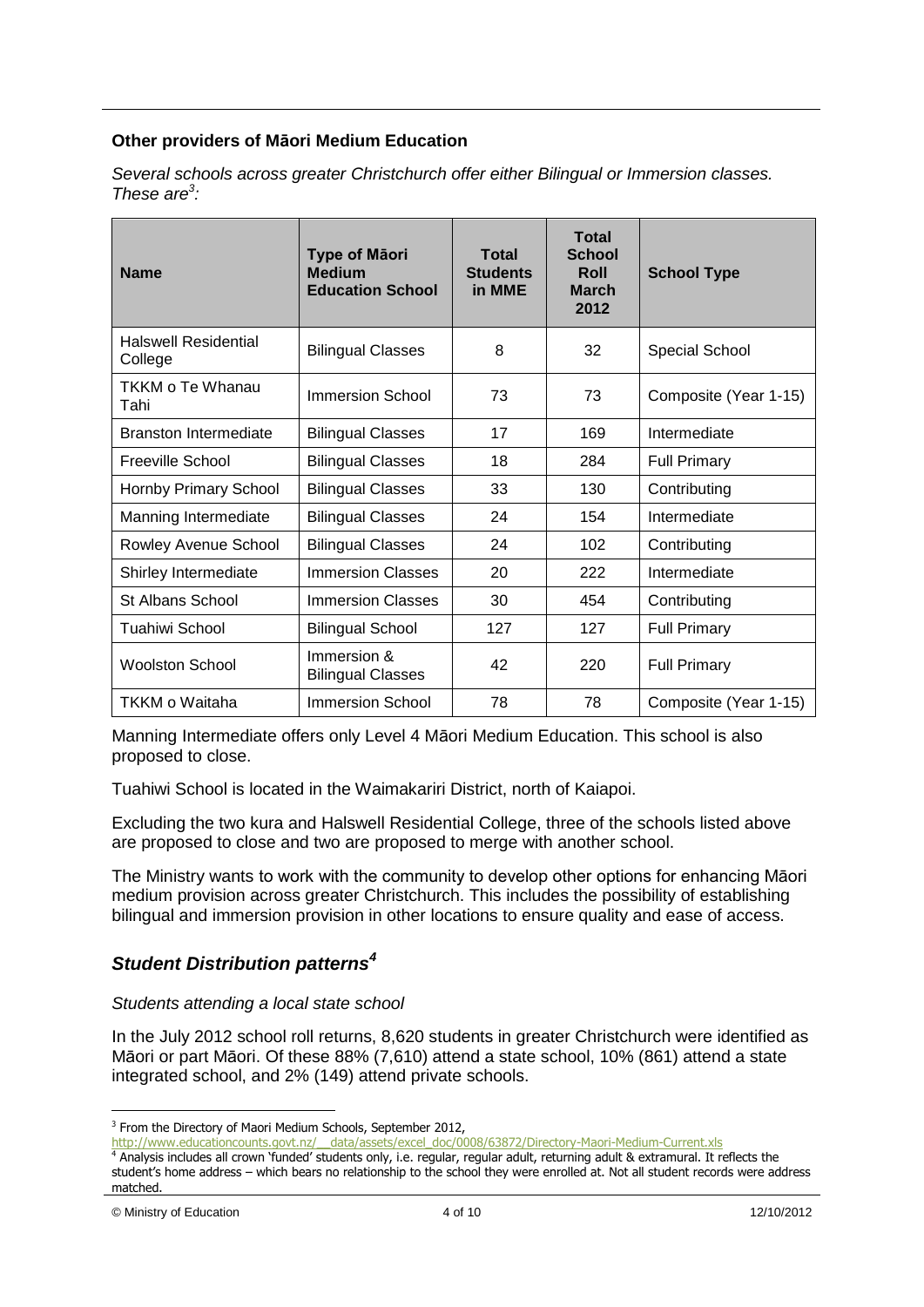*The following table shows the number of primary and secondary students attending state, state integrated, and private schools in greater Christchurch.*

|                    | <b>Year 1-8</b> |      | <b>Year 9-15</b> |      |  |
|--------------------|-----------------|------|------------------|------|--|
|                    | #               | %    | #                | %    |  |
| Private            | 41              | 1%   | 108              | 3%   |  |
| State Integrated   | 499             | 9%   | 362              | 12%  |  |
| <b>State</b>       | 4,972           | 90%  | 2,638            | 85%  |  |
| <b>Grand Total</b> | 5,512           | 100% | 3,108            | 100% |  |

Secondary students are more likely to attend a private or integrated school than their primary age counterparts.

*See Appendix for a Map showing Māori Medium Education provider locations and Māori Student Distribution by Area Unit.*

### *Population change<sup>5</sup>*

*Number of March 2010 and March 2012 student address records<sup>6</sup> in red zones<sup>7</sup> .*

There are significant areas of CERA "Red Zone" land within the catchment of the two Kura (Christchurch City).

At March 2010 only one TKKM o Te Whanau Tahi student lived within an area now classified as "Red Zone" land by CERA. No address matched TKKM o Waitaha student data is available for 2010.

At March 2012, no TKKM o Te Whanau Tahi or TKKM o Waitaha students lived within these areas.

There are significant areas of greenfield residential development proposed in the North and West of the city.

Given the two kura draw few students from these areas of red zone and the future greenfield growth, the scale of household change in the schools catchment is expected to have little impact on future demand for schooling provision at the kura.

Factors such as parental choice and a recent increase in birth rate are more likely to impact roll change at these schools.

The Ministry will continue to work with agencies such as Christchurch City Council and CERA on projected population change.

<sup>1</sup> *<sup>5</sup>* March data has been used for the comparison across the period 2010 to 2012, as no relevant historical July student address data exists.

<sup>&</sup>lt;sup>6</sup> Student address records are geocoded (address matched) records from the respective school roll returns. Not all records were address matched.

<sup>7</sup> CERA Red Zone data at 24 August 2012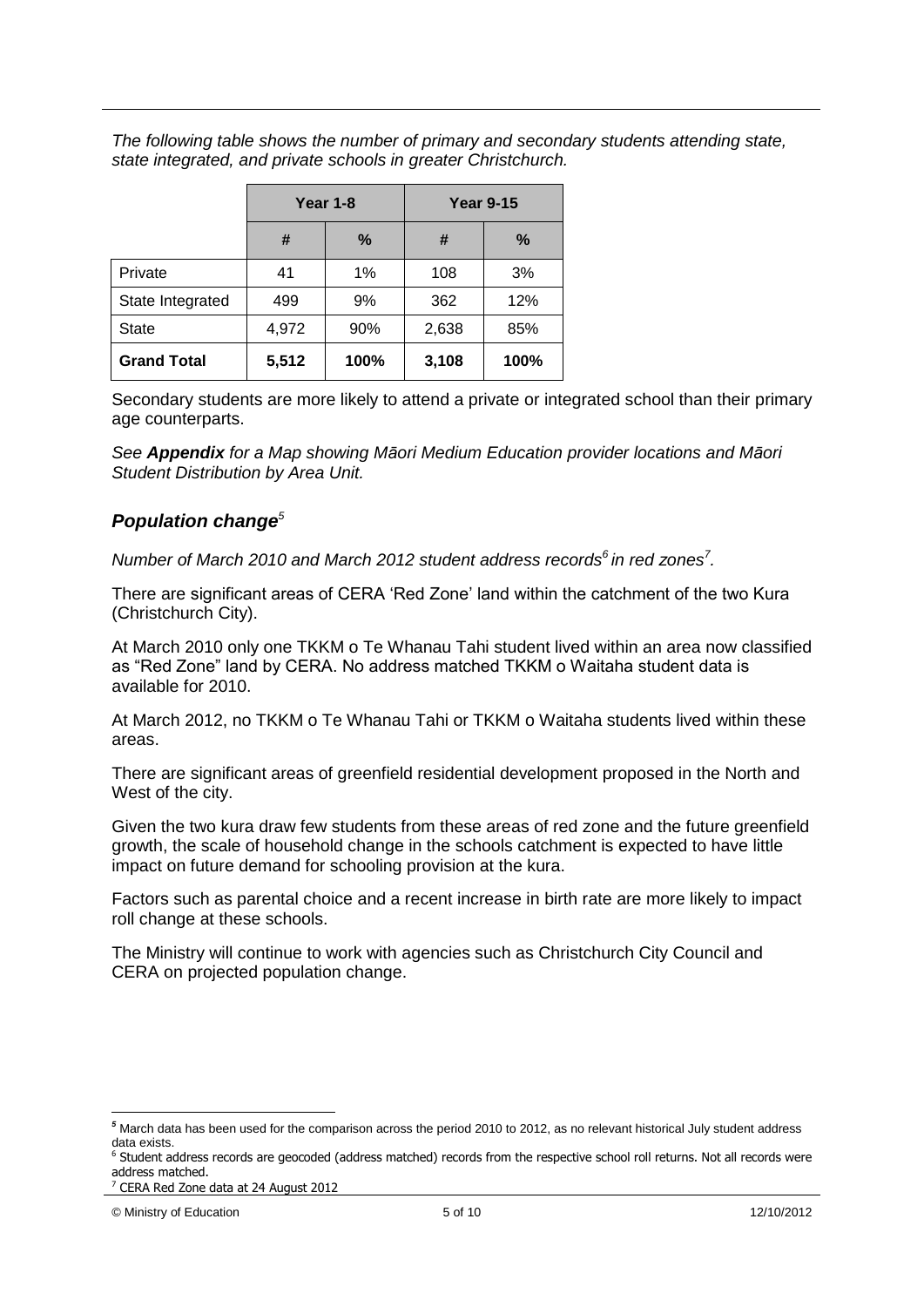# **What would the proposed merger mean for the kura and its community?**

### **Current Network Organisation**

Under the current network composition, 11% (16) of the 150 July 2012 address matched student records for both kura are within 1 km of a kura. Forty seven percent of students reside more than 3 kms away from a kura.

| Distance (Km) | # students <sup>8</sup> | $% ^{9}$ |
|---------------|-------------------------|----------|
| $0 - 1$       | 16                      | 11%      |
| $1 - 3$       | 63                      | 42%      |
| $3 - 5$       | 23                      | 15%      |
| $5 - 10$      | 40                      | 27%      |
| over 10       | 8                       | 5%       |
| <b>Total</b>  | 150                     | 100%     |

*Current Student Distribution in relation to current locations of both Kura.*

#### **Proposed Network Change**

No site has been identified in the proposal, but it is assumed that one of the current sites could be used.

|               |    | Waitaha | <b>Whanau Tahi</b> |            | <b>Total</b> |               |
|---------------|----|---------|--------------------|------------|--------------|---------------|
| Distance (Km) | #  | $\%$    | #                  | %          | #            | $\frac{0}{0}$ |
| $0 - 1$       | 7  | 9%      | 2                  | 3%         | 9            | 6%            |
| $1 - 3$       | 22 | 28%     | 21                 | 30%        | 43           | 29%           |
| $3-5$         | 16 | 20%     | 17                 | <b>24%</b> | 33           | 22%           |
| $5 - 10$      | 27 | 34%     | 26                 | 37%        | 53           | 35%           |
| over 10       | 8  | 10%     | 4                  | 6%         | 12           | 8%            |
| <b>Total</b>  | 80 | 100%    | 70                 | 100%       | 150          | 100%          |

*Current Student Distribution in relation to the TKKM o Waitaha site:*

A similar number of students from both kura reside near TKKM o Waitaha.

Approximately 35% of students currently attending a kura reside within 3 kms of the TKKM o Waitaha site.

1

<sup>&</sup>lt;sup>8</sup> Number of all applicable students in the area of interest that attend a given school

<sup>&</sup>lt;sup>9</sup> Percentage of all applicable students in the area of interest that attend a given school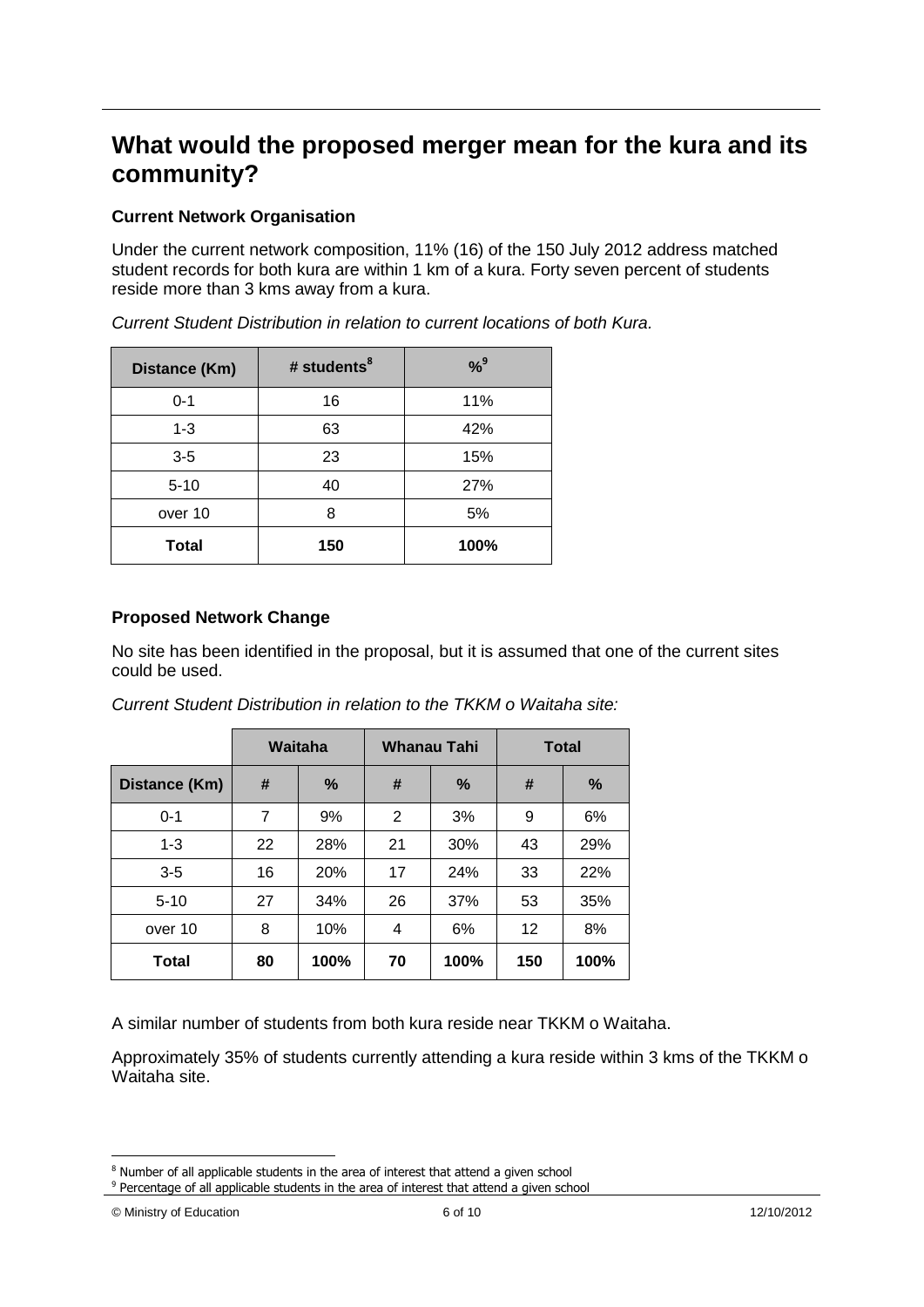|               | Waitaha<br>Whanau Tahi |      |    | <b>Total</b> |                |      |
|---------------|------------------------|------|----|--------------|----------------|------|
| Distance (Km) | #                      | %    | #  | $\%$         | #              | %    |
| $0 - 1$       | 0                      | 0%   | 7  | 10%          | $\overline{7}$ | 5%   |
| $1 - 3$       | 5                      | 6%   | 32 | 46%          | 37             | 25%  |
| $3-5$         | 15                     | 19%  | 9  | 13%          | 24             | 16%  |
| $5 - 10$      | 51                     | 64%  | 20 | 29%          | 71             | 47%  |
| over 10       | 9                      | 11%  | 2  | 3%           | 11             | 7%   |
| <b>Total</b>  | 80                     | 100% | 70 | 100%         | 150            | 100% |

*Current Student Distribution in relation to the TKKM o Te Whanau Tahi site:*

Six percent of TKKM o Waitaha students reside within 3 km of TKKM o Te Whanau Tahi site.

Approximately 30% of students currently attending a kura reside within 3 kms of TKKM Te Whanau Tahi site.

While more students reside close to the TKKM o Waitaha site than TKKM Te Whanau Tahi site, other factors such as land, site size, property, and facilities available will play a greater role in determining which site is preferable in the event of a merger.

Merging the two kura would provide opportunities to explore options for provision outside of the south of Christchurch and for funding to be invested into the network generally to provide modern learning environments for a larger number of students.

Safe and inspiring learning environments are key to meeting the New Zealand Property vision for greater Christchurch schools, which means:

- Ensuring any health and safety and infrastructural issues are addressed
- Taking into account whole of life cost considerations, to allow cost over the life of the asset, rather than initial capital cost to drive repair or replacement decisions
- Enabling all entitlement teaching spaces to be upgraded to meet the "Sheerin" Core  $\bullet$ modern learning environment standard – which has a strong focus on heating lighting, acoustics, ventilation and ICT infrastructure upgrades.

This will include provision of appropriate shared facilities across schools within a cluster that can be used by both schools and the community and other agencies as appropriate.

An effective merger brings together the strengths of both schools. The particular programmes which are run in the merged school are decisions made by the board of the continuing school, however, it is likely the successful programmes, culture etc which have been developed within either school would be continued in the merged school.

The Ministry would expect a merged school would want to work with all learners in its community.

If a merger is to proceed the move would not be piecemeal.

The board of the continuing school would discuss an implementation plan for the merger with the Ministry. This would then be implemented.

```
© Ministry of Education 7 of 10 12/10/2012
```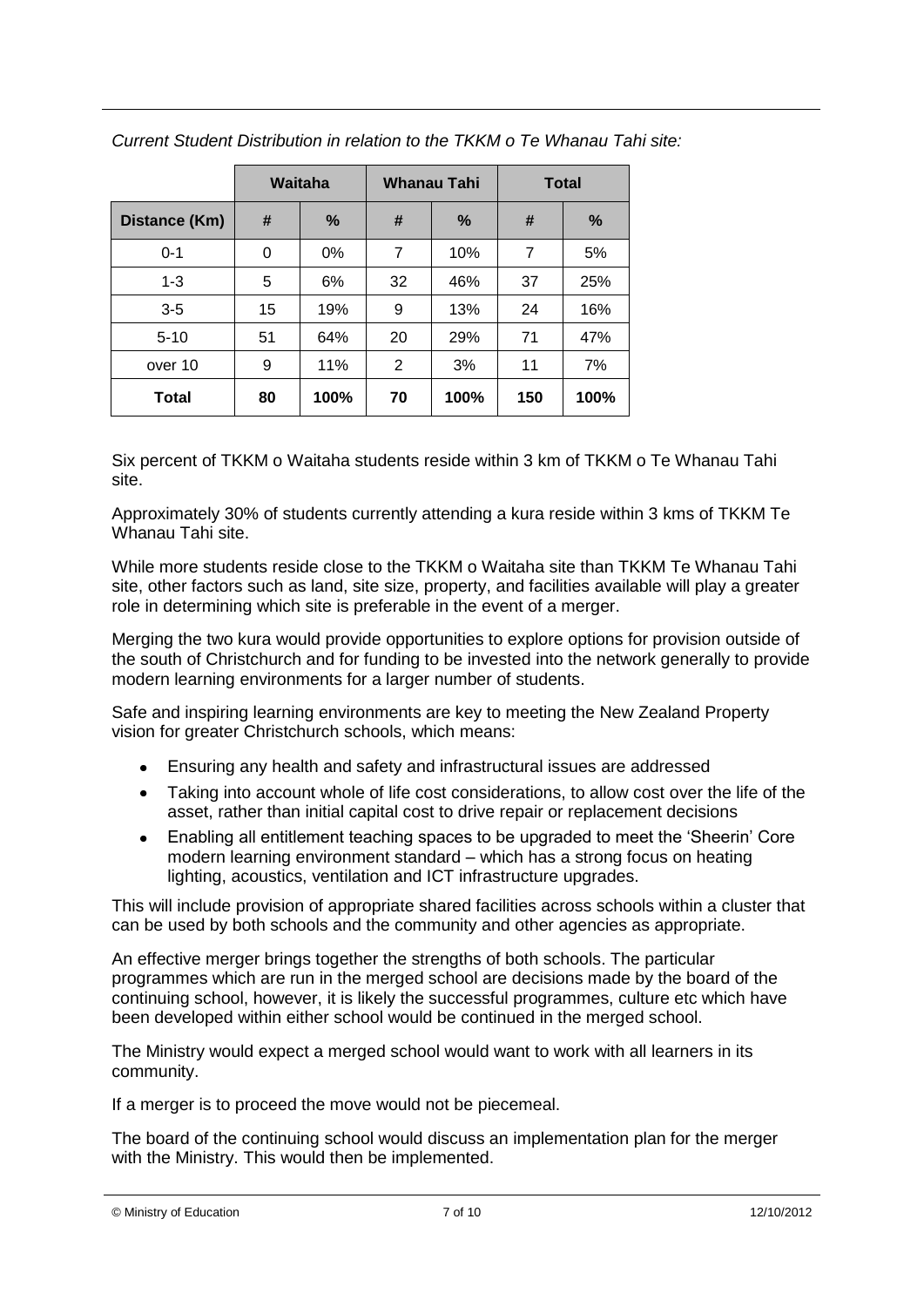If a final decision to merge is made by the Minister, and gazetted, the board of the continuing school or a mew board as appropriate, would oversee the process. This will include decisions around school name, uniform, branding etc.

There must be at least one full term between the gazetting and when the merger is implemented. In some cases, the Minister agrees to appoint a board for the continuing school. The appointed board can co-opt members as required.

Elections for a new board of trustees must be held within three months of the date of merger. At this time, the newly elected board will be representative of all families at the merged school.

The Ministry will ensure appropriate provision for learners within this cluster to support any changes that may result from consultation.

The Ministry will provide information around enrolment options to families and provide required support.

Staff, including support staff, will be able to apply for positions in the merged school. Alternatively redundancy may apply in respect to reduced or full loss of hours.

The provisions of the respective employment agreements will apply for staff.

If a decision to merge is made the vacated school property site will go into a disposal process.

### **How would the proposed merger of my kura fit into the overall plan for my learning community cluster and the network as a whole?**

Renewal focuses on the cluster of provision within an education community and the collective impact of people movement and land and building damage across the entire provision within the cluster.

The future of your learners should continue to feature in the wider discussion.

In the first instance this is because the cluster may have thoughts it wishes to contribute during consultation around alternative options that will meet the overarching needs of this cluster to not only revitalise infrastructure but also enhance educational outcomes across this education community.

The cluster will also need to consider how learners might be accommodated in the future should a decision be made to merge TKKM o Te Whanau Tahi and TKKM o Waitaha schools. The cluster would want to consider how enhanced provision that might be required to support moving student populations might look and how the merger could support the wider idea for enhanced provision across the network.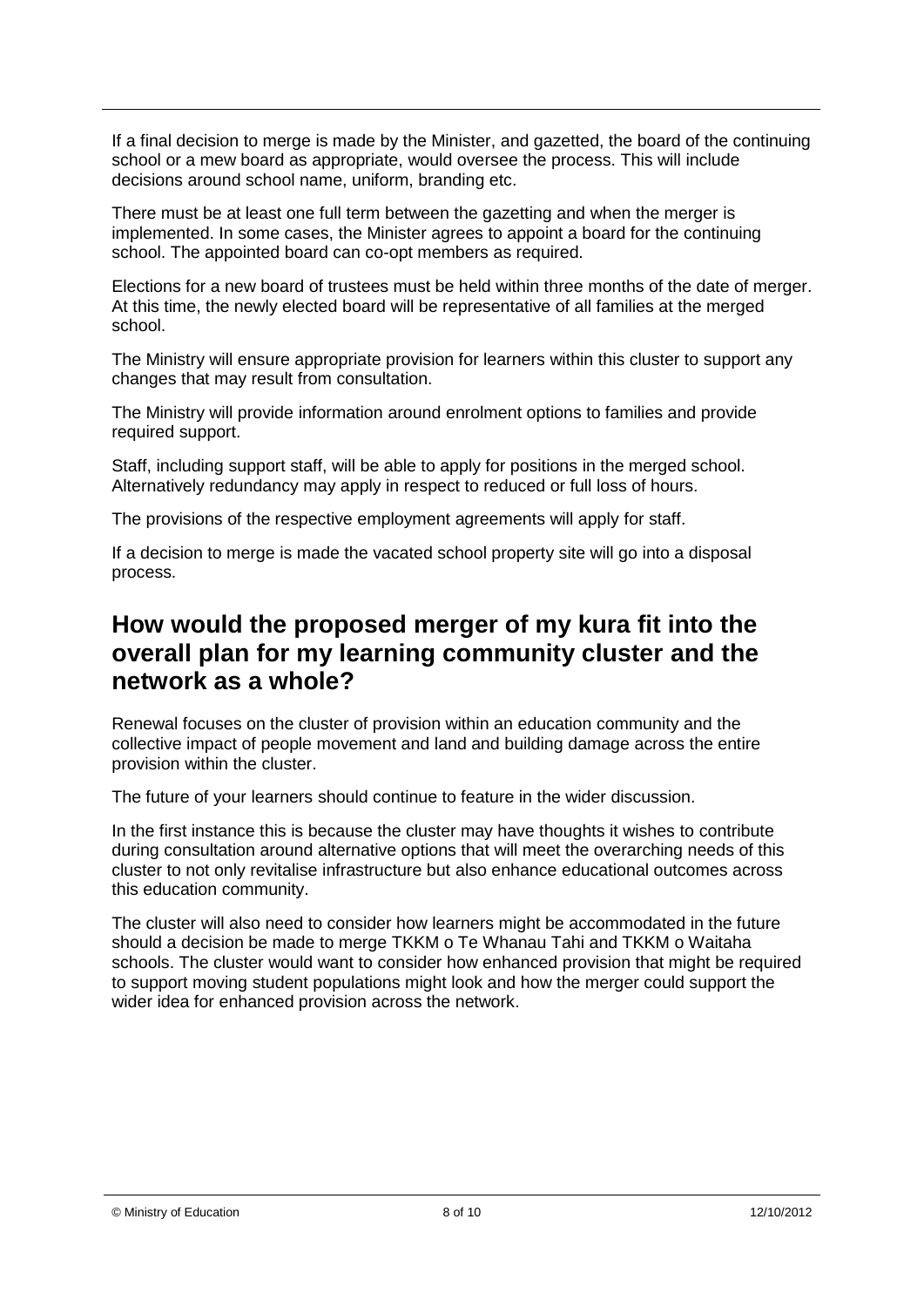# **Facts and Figures**

**School Rolls** are confirmed total 1 July rolls, excluding international fee paying students.

**Student Distribution data** is drawn primarily from the address matched July 2012 School roll return dataset (excluding international fee paying students). Where March 2010 and March 2012 student address data has been used, the use of these datasets is indicated.

Individual student records have been cleaned of all sensitive data and address matched (geocoded) to street addresses. Not all student records were address matched, as some records were not able to be geocoded, and student records identified with a privacy risk indicator have been excluded from the data. Across all schools in greater Christchurch, approximately 95% of records were address matched.

Where a school has an enrolment scheme, this is legally defined in a written description and is available from the relevant school. School enrolment scheme "home zones" or "school zones" are legally defined in the written description, and the display of any enrolment zone in a map is only a visual representation of the written description. School enrolment schemes, enrolment zones, and associated maps are reviewed periodically

**Land and infrastructure information** has been drawn from a variety of sources as outlined above.

**Utilisation**: the amount of student space being used (peak roll) as a percentage of the total student spaces available. Total student space has been based on the number of classrooms as at February 2012.

Peak rolls used: Primary – the October 2011 roll

Secondary and Intermediate – the March 2012 roll return

Relevant reports and documentation will be provided.

# **Contact us**

Email us [shapingeducation@minedu.govt.nz](mailto:shapingeducation@minedu.govt.nz)